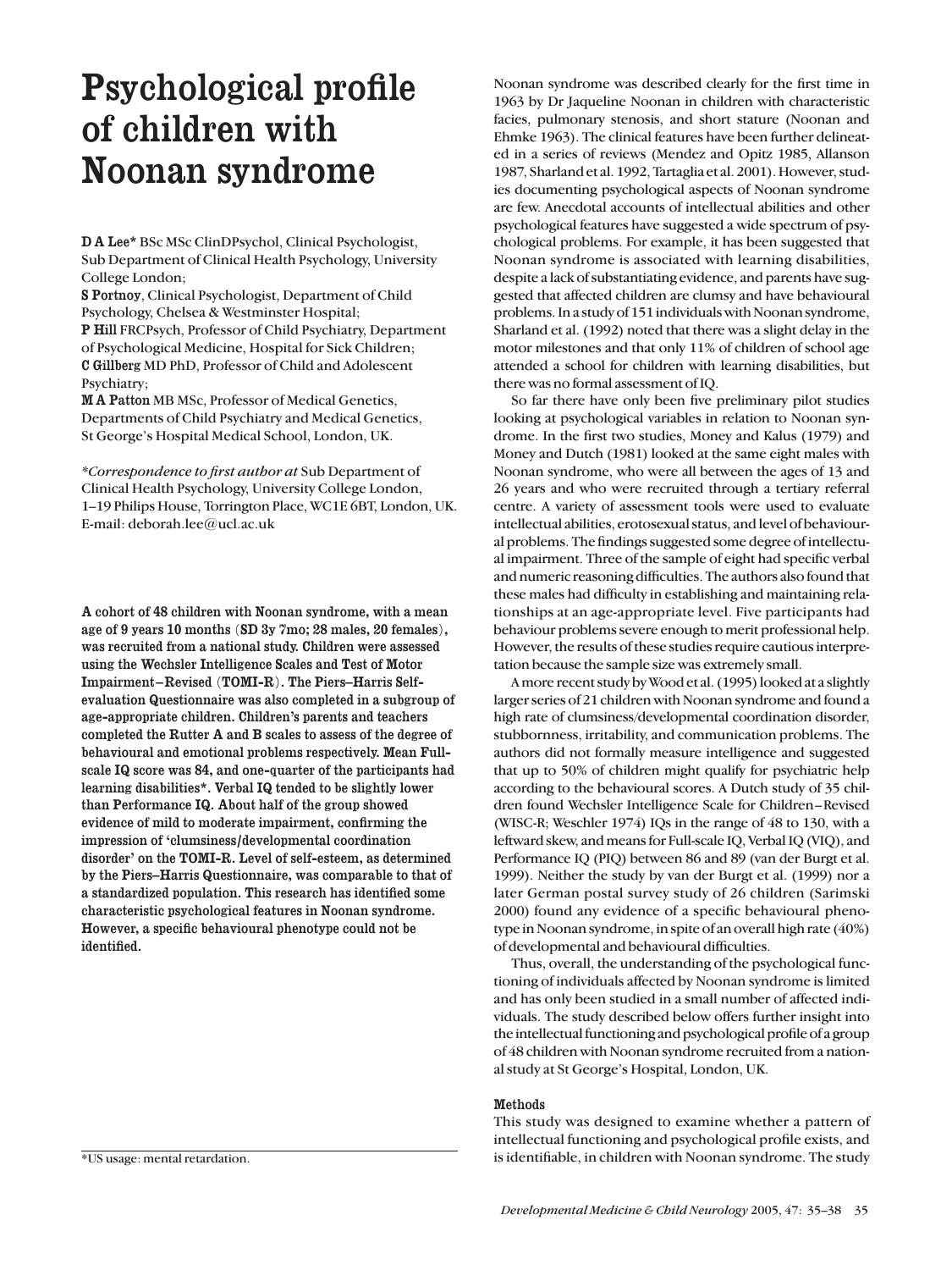examined the following hypotheses: That children with Noonan syndrome would have a mean IQ of 85 to 90 with a normal distribution around this mean; high rates of emotional and behavioural problems; poor gross and fine motor coordination; and low self-esteem. The study was granted ethical approval and informed consent was sought in writing from all participants.

# PARTICIPANTS

Funding for the study allowed the potential assessment of about 50 participants over a 12-month period. Fifty-seven families with children aged 4 to 16 years were initially contacted from a larger cohort of 151 families involved in a large-scale genetics study. Nine families declined to participate and two families were later not contactable for unknown reasons. Thus, 46 children with Noonan syndrome, aged 4 to 16 years, were recruited from the cohort described by Sharland et al. (1992), who had been collected from a national recruitment programme involving paediatricians, geneticists, and the patient group. All participants had previously been documented in the paper by Sharland et al. (1992). At a later stage in data collection, a further two families were included due to specific requests from the parents. Therefore, the final sample consisted of 48 participant families, 46 of whom were from the original selection, and a further two participants who were included some time later.

All families received a letter which outlined the aims of the study and what would be required of them. Throughout the course of 12 months, families were contacted by telephone and appointments for home visits were arranged. Participating families lived in a geographically diverse range of locations in England. Assessments of the children were conducted at home because all families had previously travelled to St George's Hospital, London to take part in an earlier research project.

The sample consisted of 28 males and 20 females. Mean age of the whole sample was 9 years 10 months (standard deviation [SD] 3y 7mo). Types of school attended by the sample at the time of investigation were as follows: mainstream,  $n=31$ ; mainstream with extra support, *n*=8; and special needs, *n*=9. Of the 48 children studied, 18 had received Statements of Special Education Needs or were involved in the statementing process.

Family characteristics of the cohort were recorded. In 46 of the 48 children studied, the parents were married and living together. The remaining two children were from singleparent families in which the parents were divorced and the mother remained the primary caregiver. Thirteen participants included in the study were siblings from six different families. Given the low rate of divorce in the group (4%), one might speculate that undersampling for family dysfunction might have occurred at the recruitment stage of the study.

| Table I: IQ scores in 48 children with Noonan syndrome |  |  |
|--------------------------------------------------------|--|--|
|--------------------------------------------------------|--|--|

| IQ                | Mean | SD   |  |
|-------------------|------|------|--|
| <b>Full-scale</b> | 84.0 | 21.4 |  |
| Visual            | 82.3 | 20.0 |  |
| Performance       | 87.1 | 23.0 |  |

#### INSTRUMENTS

The WISC-R was used to ascertain levels of intellectual functioning in children between the ages of 7 and 16 years inclusive. The Wechsler Preschool and Primary Scale of Intelligence–Revised (Wechsler 1989) was used to ascertain levels of intelligence in children between the ages of 4 years and 6 years 11 months, inclusive.

The Rutter A and B scales (Rutter 1967; Rutter et al. 1970, 1975) were used to assess social and emotional adjustment at home and at school. The scales consist of self-report questionnaires for completion by parents (A) and teachers (B). They are scored 0 (normal), 1 (somewhat abnormal), or 2 (markedly abnormal) on a total of 26 and 20 items respectively. Total scores of 13 and 9, respectively, indicate 'child psychiatric clinic patient status'. There are at least two subscales, one of which measures 'emotional' problems and the other measures 'conduct' problems.

The Test of Motor Impairment–Revised (TOMI-R; Henderson 1987) was used to assess motor skills and manual dexterity. In the normal populations, on which this test has been standardized, most children scored 1.5 or less. 'Clumsiness' or 'Motor impairments', now often referred to as developmental coordination disorder, was inferred when TOMI-R scores were 6 or above.

The Piers–Harris Self-evaluation Questionnaire (Piers and Harris 1989) was used to assess self-esteem in children aged eight years or more. Self-esteem was not assessed in younger children, given the limited reading/conceptualizing capacity in this group.

# Results

## INTELLECTUAL FUNCTIONING

Full-scale IQ, VIQ, and PIQ in the cohort with Noonan syndrome are detailed in Table I. Mean level of ability on the Wechsler scales was low on all three IQ measures for children in the Noonan cohort compared to norms for a standardized population.

Table II shows the distribution of Full-scale IQ across the Noonan group. Figure 1 shows the data in graphic form. A bimodal curve is suggested, with one subpopulation showing a slight shift towards low IQ and another subgroup (about 25%) having a clearcut learning disability. However, a moderate downward shift of the whole group (with a rather even distribution around a mean IQ of 84) might have been obscured by a failure of the tests to differentiate IQs in those with severe learning disabilities, as defined by the WISC-R. Only two children had severe learning disabilities, i.e. an IQ<50.

An analysis of the differences in the VIQ and the PIQ was performed. There was a tendency towards more children having a superior PIQ than VIQ (*n*=21) than a superior VIQ in comparison with PIQ (*n*=7). Many children (*n*=20) had a PIQ approximately equal to their VIQ (within 5 points of each other; *t*=–2.35, *p*<0.05).

# BEHAVIOURAL AND EMOTIONAL PROBLEMS

Forty-four of the participants (92% of the sample) had a score of 13 or more on the Rutter parent scale (A), indicating a disorder. Most of these (77%) had scores suggesting an emotional disorder. However, teacher scores, which were obtained for only 27 children on the Rutter teacher scale (B), did not support this conclusion. Only a small number of children (14%) showed evidence of 'clinical status' of a disorder at school.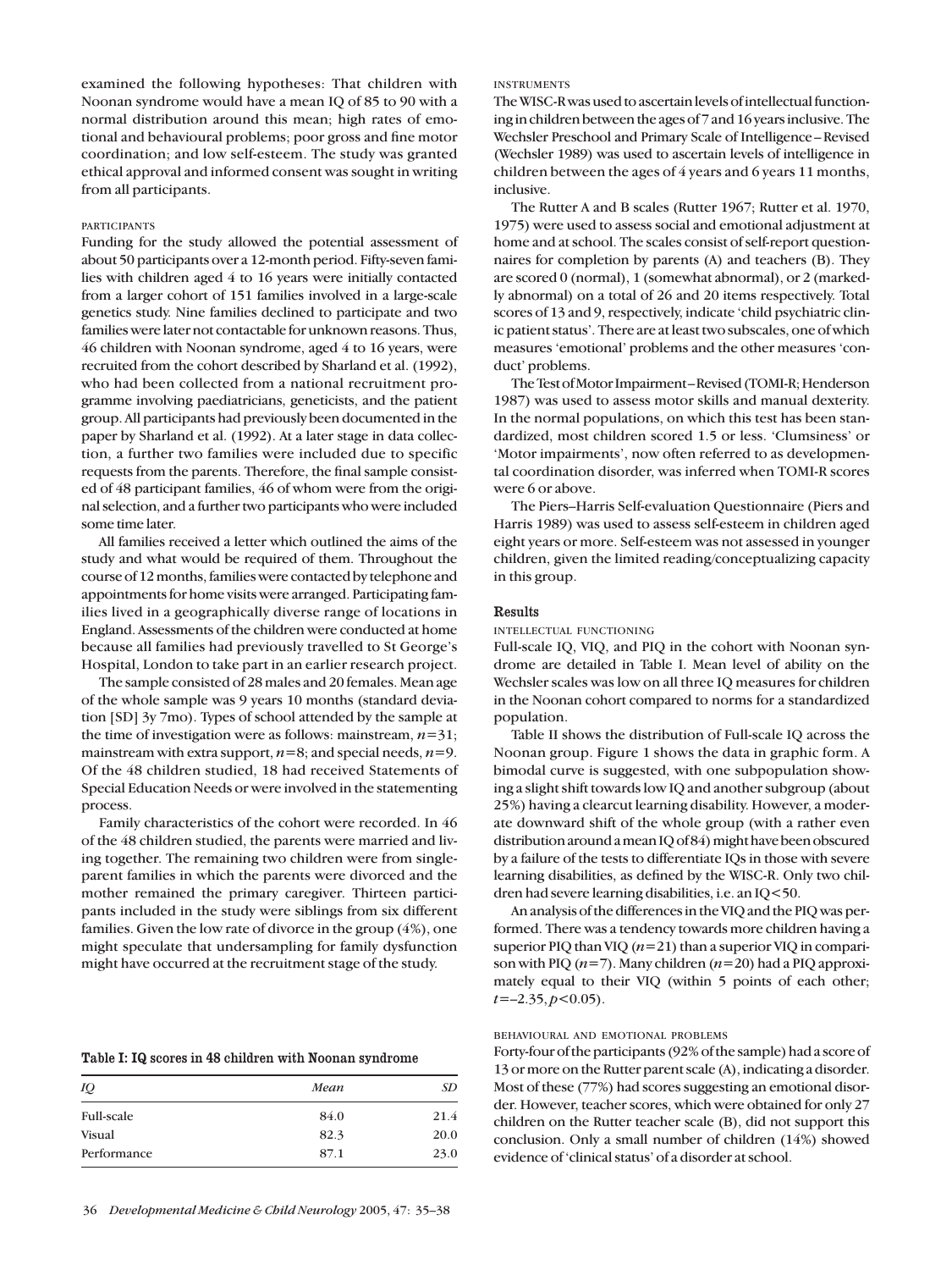The greater number of difficulties reported at home might be accounted for by the smaller number of questionnaires returned by the teachers or by a discrepancy between the teachers' and the parents' perceptions of the affected child.

### MOTOR COORDINATION

Percentage scores for the TOMI-R test are presented in Table III. This table shows that 51% of the sample with Noonan syndrome fell into the range 6.0 or more on the TOMI-R, indicating the presence of developmental coordination disorder.

## SELF-ESTEEM

Mean score  $(48.3, n=30)$  and SD  $(12.1)$  for children with Noonan syndrome on the Piers–Harris Questionnaire was not significantly different from those of a standardized population (mean score 51.8, SD13.9), suggesting that children's reported self-esteem might not be affected by this syndrome.

#### **Discussion**

The results confirm that the IQ range in children with Noonan syndrome is great and that three-quarters of children with the syndrome do not have learning disabilities. Mean IQ was in the range 85 to 90, as predicted. However, many more children than expected, according to population norms, fall into the low average to 'mentally retarded' range as described by the WISC-R. Severe learning disabilities were rare in this sample. On balance, the first hypothesis of this study (normal distribution of IQ around a mean of 85 to 90) was only partly supported.

The results also suggest that some of the children with Noonan syndrome performed significantly more poorly in tests of verbal ability than in tests of non-verbal ability (*p*<0.05). This was not originally predicted. In children with discrepancies, the raw data suggested difficulties particularly in the Comprehension, Similarities, and Vocabulary subtests of the Wechsler Scales. This means that children tended to have difficulty in tasks assessing their ability to explain and elaborate aspects of the environment, whether that be the explaining of meaning of words, social standards, or similarities. The ability to 'explain' things also relies, of course, on

Table II: Distribution of Full-scale IQ (WISC-R) scores of children with Noonan syndrome (*n*=48) and standardized population

| IQ                  | Classification                  | Noonan   |                  | Standardized <sup>a</sup> |
|---------------------|---------------------------------|----------|------------------|---------------------------|
|                     |                                 | %        | $\boldsymbol{n}$ | %                         |
| $130+$              | Very superior                   | $\Omega$ | $\Omega$         | 2                         |
| $120 - 129$         | Superior                        | 2        | 1                | 7                         |
| 110-119             | High average                    | 17       | 8                | 16                        |
| $90 - 109$          | Average                         | 17       | 8                | 50                        |
| 80-89               | Low average                     | 25       | 12               | 16                        |
| $70 - 79$           | <b>Borderline</b>               | 12       | 6                | 7                         |
| Below <sub>69</sub> | Mental retardation <sup>b</sup> | 27       | 13               | 2                         |

<sup>a</sup> Expected rate for standardized population. <sup>b</sup>UK usage: learning disability.

Table III: Mean scores from Test of Motor Impairment–Revised for children with Noonan syndrome (*n*=48) and standardized population

| Score range <sup>a</sup> | Noonan | Standardized <sup>b</sup> |  |
|--------------------------|--------|---------------------------|--|
|                          | %      | %                         |  |
| $0 - 1.5$                | 7.0    | 55.4                      |  |
| $2.0 - 3.5$              | 25.6   | 29.9                      |  |
| $4.0 - 5.5$              | 16.3   | 9.6                       |  |
| $6.0+$                   | 51.2   | 5.1                       |  |

a Ranges are defined as follows: 0–1.5, no motor difficulty; 2.0–3.5, possible motor difficulty; 4.0–5.5, moderate motor difficulty; 6.0+, definite motor difficulty. bExpected values for standardized population.



Figure 1: *Spread of Full-scale IQ scores in a population with Noonan syndrome and in a standardized population.*